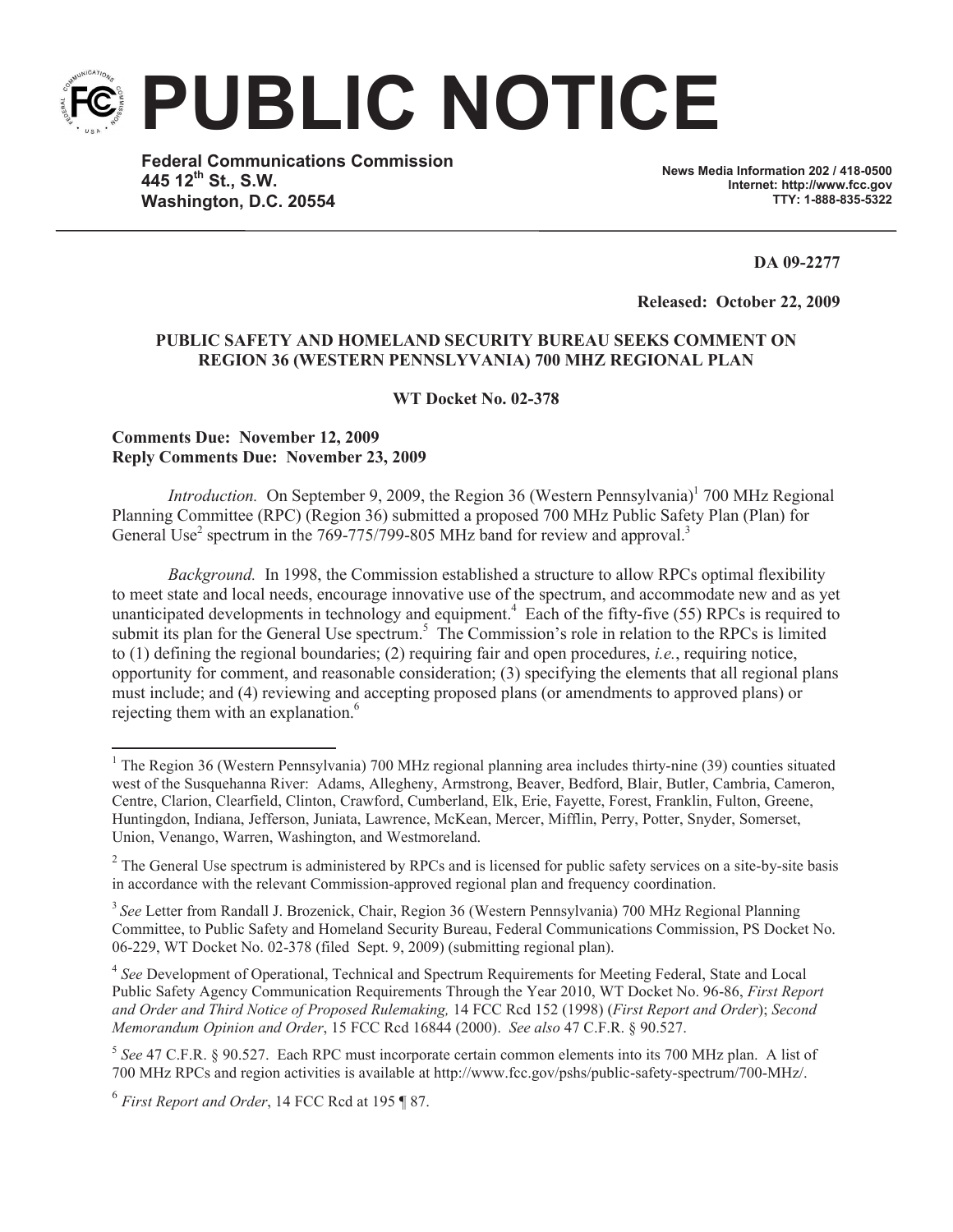The Commission expects RPCs to ensure that their committees are representative of all public safety entities in their regions by providing reasonable notice of all meetings and deliberations. Further, regional plans must include an explanation of how all eligible entities within the region were given such notice.<sup>7</sup> For the initial meeting, called by the convenor to form the RPC and hold elections, the Commission requires at least sixty days notice.<sup>8</sup> In developing their regional plans, RPCs must ensure that their proposed plans comply with the rules and policies governing the 700 MHz public safety regional planning process.<sup>9</sup> We also encourage the RPCs to consider utilizing the guidelines developed by the Public Safety National Coordination Committee (NCC).<sup>10</sup> RPCs may approach the assignment of the spectrum differently, *e.g.,* by making specific assignments to eligible public safety entities, or by establishing an allotment pool approach based on political boundaries such as counties.

On July 31, 2007, the Commission adopted a *Second Report and Order* revising the rules governing wireless licenses in the 700 MHz band.<sup>11</sup> The Commission adopted a plan for the 700 MHz band to establish a nationwide, interoperable public safety broadband communications network for the benefit of state and local public safety users. The Commission designated the lower half of the 700 MHz public safety band for broadband communications (763-768/793-798 MHz) and consolidated existing narrowband allocations in the upper half of the public safety 700 MHz band (769-775/799-805 MHz).

*The Region 36 700 MHz Plan.* The Region 36 Plan pre-allocates the consolidated narrowband General Use spectrum by county.<sup>12</sup> The Plan was coordinated with all five adjacent regions to Region 36, including: Region 20 (District of Columbia, Northern Virginia, and Maryland), Region 28 (Eastern Pennsylvania, Southern New Jersey, and Delaware), Region 33 (Ohio), Region 44 (West Virginia), and Region 55 (New York-Buffalo).<sup>13</sup> We have reviewed the Region 36 Plan and find it to be compliant with the applicable Commission rules and policies, and tentatively accept the Plan.

Prior to taking further action on the Plan, by this Public Notice, we solicit comments on the Region 36 Plan. Pursuant to Sections 1.415 and 1.419 of the Commission's rules, 47 C.F.R. §§ 1.415,

<sup>12</sup> *See* Plan, Appendix H – Region 36 Channel Allotments at 130-139.

 $<sup>7</sup>$  *Id.* at 193-94 ¶ 84. RPCs must promptly adopt operating procedures that "ensure that all entities will be given</sup> reasonable notice of all committee meetings and deliberations." *Id.* at 195 ¶ 86.

<sup>8</sup> *Id*. at 195 ¶ 86 & n.220.

<sup>9</sup> 47 C.F.R. § 90.527; *see also First Report and Order,* 14 FCC Rcd at 190-96 ¶¶ 77-89.

 $10$  The NCC was a federal advisory committee established by the Commission in 1999 to address and advise the Commission on operational and technical parameters for use of the 700 MHz public safety band. In addition, the NCC was tasked with providing voluntary assistance in the development of coordinated regional plans, and developed a *Regional Planning Guidebook.* Following the sunset of the NCC's charter on July 25, 2003, the National Public Safety Telecommunications Council (NPSTC) agreed to continue to provide assistance to regional planners. A copy of the 700 MHz Regional Planning Guidebook is available at http://www.npstc.org/nccsubcom.jsp.

<sup>&</sup>lt;sup>11</sup> Implementing a Nationwide, Broadband, Interoperable Public Safety Network in the 700 MHz Band; Development of Operational, Technical and Spectrum Requirements for Meeting Federal, State and Local Public Safety Communications Requirements Through the Year 2010, PS Docket No. 06-229, WT Docket No. 96-86, *Second Report and Order*, 22 FCC Rcd 15289 (2007) (*Second Report and Order*).

<sup>13</sup> *See* Plan, Appendix E Adjacent Region Concurrences at 102-107; *see also* Plan, Appendix F – Intra-Regional Dispute Resolution Agreements at 108-122.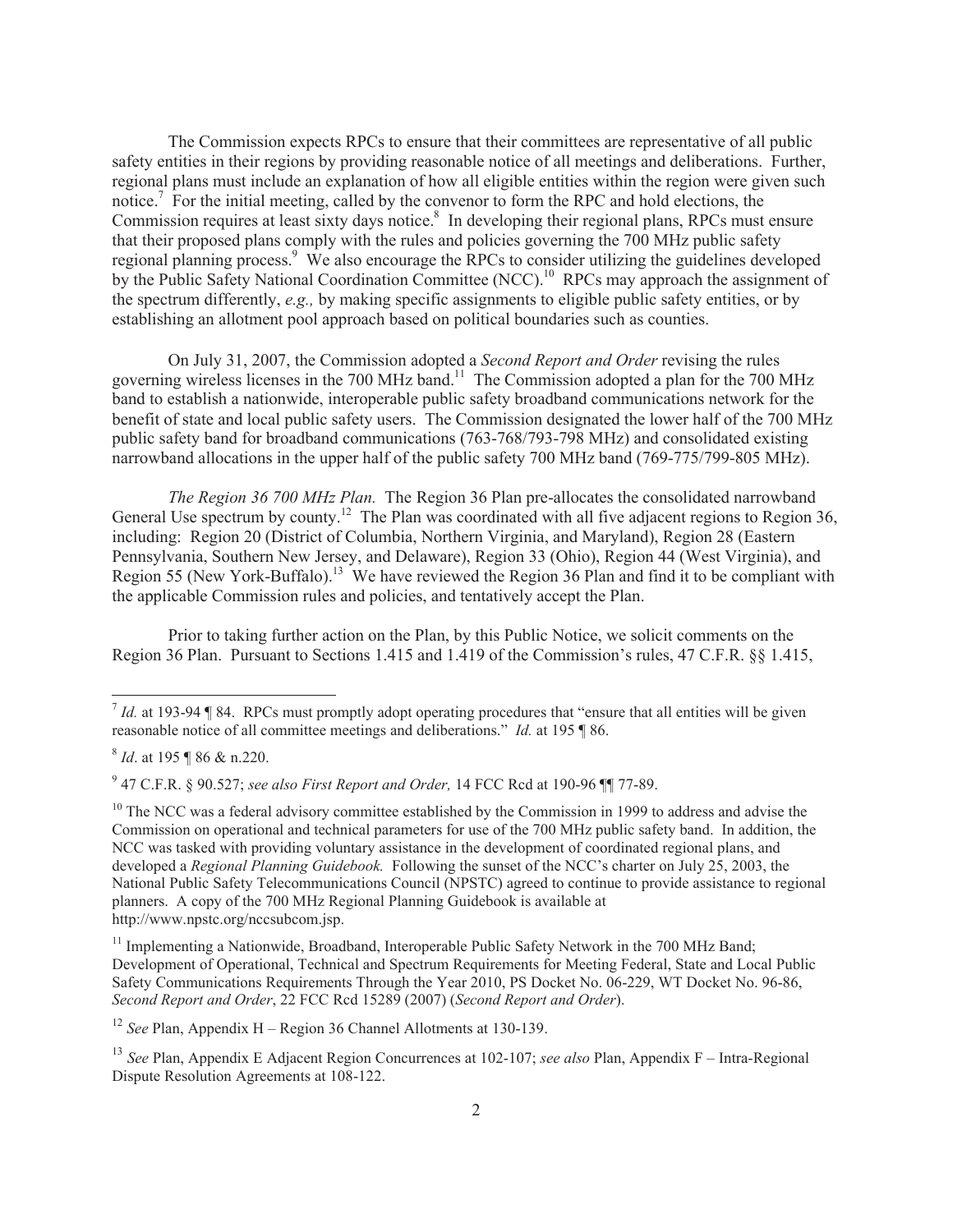1.419, interested parties may file comments on the Region 36 700 MHz Plan on or before **November 12, 2009**, and reply comments on or before **November 23, 2009**. All comments and reply comments should reference the subject Plan and **WT Docket No. 02-378**. Comments and reply comments may be filed by using (1) the Commission's Electronic Comment Filing System (ECFS), (2) the Federal Government's eRulemaking Portal, or (3) by filing paper copies. *See* Electronic Filing of Documents in Rulemaking Proceedings, 63 FR 24121 (1998).

- **•** Electronic Filers: Comments and reply comments may be filed electronically using the Internet by accessing the ECFS: http://www.fcc.gov/cgb/ecfs or the Federal eRulemaking Portal: http://www.regulations.gov. Filers should follow the instructions provided on the website for submitting comments.
- **For ECFS Filers:** In completing the transmittal screen, filers should include their full name, U.S. Postal Service mailing address, and the rulemaking number. Parties may also submit an electronic comment by Internet e-mail. To get filing instructions, filers should send an email to ecfs@fcc.gov and include the following words in the body of the message: "get form." A sample form and directions will be sent in response.
- § Paper Filers: Parties who choose to file by paper must file an original and four copies of each filing.

Filings can be sent by hand or messenger delivery, by commercial overnight courier, or by firstclass or overnight U.S. Postal Service mail (although the Commission continues to experience delays in receiving U.S. Postal Service mail). All filings must be addressed to: Secretary, Office of the Secretary, Federal Communications Commission.

- § The Commission's contractor will receive hand-delivered or messenger-delivered paper filings for the Commission's Secretary at 236 Massachusetts Avenue, NE, Suite 110, Washington, D.C. 20002. The filing hours at this location are 8:00 a.m. to 7:00 p.m. All hand deliveries must be held together with rubber bands or fasteners. Any envelopes must be disposed of before entering the building.
- Commercial overnight mail (other than U.S. Postal Service Express Mail and Priority Mail) must be sent to 9300 East Hampton Drive, Capitol Heights, MD 20743.
- U.S. Postal Service first-class, Express, and Priority mail should be addressed to 445 12th Street, SW, Washington, D.C. 20554.
- § People with Disabilities: To request materials in accessible formats for people with disabilities (Braille, large print, electronic files, audio format), send an email to fcc504@fcc.gov or call the Consumer & Governmental Affairs Bureau at (202) 418-0530 (voice), (202) 418-0432 (tty).

All filings must be addressed to the Commission's Secretary, Marlene H. Dortch, Office of the Secretary, Federal Communications Commission, 445 12th Street, SW, Washington, D.C. 20554. Parties must also serve one copy with the Commission's copy contractor, Best Copy and Printing, Inc. (BCPI), Portals II, 445 12th Street, SW, Room CY-B402, Washington, D.C. 20554, (202) 488-5300, or via email to fcc@bcpiweb.com.